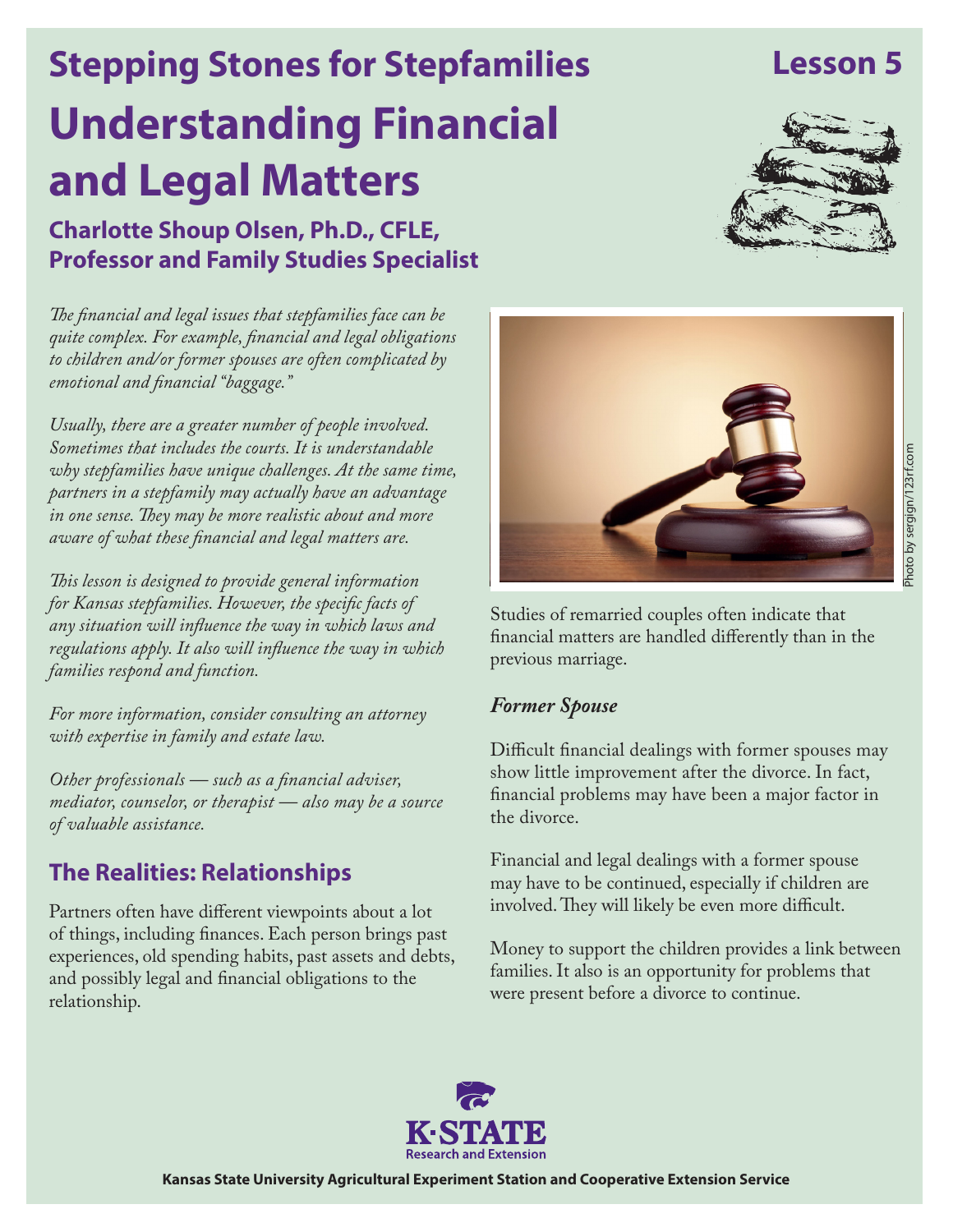Guilt feelings, competition for the children, visitation struggles, and attempts to substitute money for time with the children can foster emotional conflicts.

### *Children*

Children may become especially powerful in these situations. They may use the opportunity to play one parent against the other to their own advantage.

Children can be in a position of having more information about both households than anyone else. They may use this knowledge to manipulate and obtain financial resources from both sets of parents.

For example, they may inform one set of parents of the money or things provided in the other home in order to try to create competition between the families.

## *Custodial and Noncustodial Parent*

The custodial parent and his or her spouse may make financial decisions about the children without consulting the noncustodial parent. This could be for such things as medical emergencies, braces for teeth, or summer camp.

Noncustodial parents may then be faced with expenses or requests for funds without having had a chance to be involved in the decision. At the same time, their own household may be facing additional expenses, such as repairing the roof on the house. A feeling of lack of control can leave both parents and stepparents frustrated and bitter.

## *Partner with No Children*

 A partner who has no children may become resentful about the money leaving the household to support the other partner's children. Support for a former spouse also may be involved.

The resentment may increase if plans to have a baby or make a major purchase have to be canceled or delayed because of the previous legal or financial commitment. On top of that, the childless partner may feel guilty for feeling resentful.

## **Support**

In general, natural parents (whether married or not) are legally and financially obligated to support their

children, generally until age 18. An older age can be specified if both natural parents agree. Support can be ended at a younger age if the child becomes "emancipated" by leaving home or getting married and the court agrees.

It is wise for the custodial parent not to expect any additional support for the children after that age unless it is specifically identified in the child support order.

Of course, there can be additional support if it is clearly agreed upon by the noncustodial parent, such as for college expenses. However, the agreement may not be enforceable if it is not specified in the child support order.

As a general rule, stepparents have no obligation to support stepchildren. Kansas has no law requiring such support.

## *Enforcement*

Being legally and financially obligated is not necessarily the same thing as actually providing support. Former spouses may need to get help through local family and domestic courts to get child support that is not being paid.

Child Support Services with the state of Kansas may be of assistance in locating the absent parent, identifying the support obligation, and enforcing the support order. Kansas Department for Children and Families – Child Support Services information is available at *[http://www.dcf.ks.gov/services/css/Pages/](http://www.dcf.ks.gov/services/css/Pages/default.aspx) default.aspx* or can be reached at 1-888-757-2445 (contact information as of January 2014).

#### *Changes in Circumstances.*

A noncustodial parent may feel the court-ordered child support is unfair if his or her situation changes. Certainly, the loss of a job, a major illness, or a family emergency can reduce the ability to provide support.

The custodial parent may feel the child support is no longer adequate because of similar changes in circumstances. Or a child may develop special needs that require more money than expected.

Either of the natural parents can ask the court to look at these changes and decide if the existing support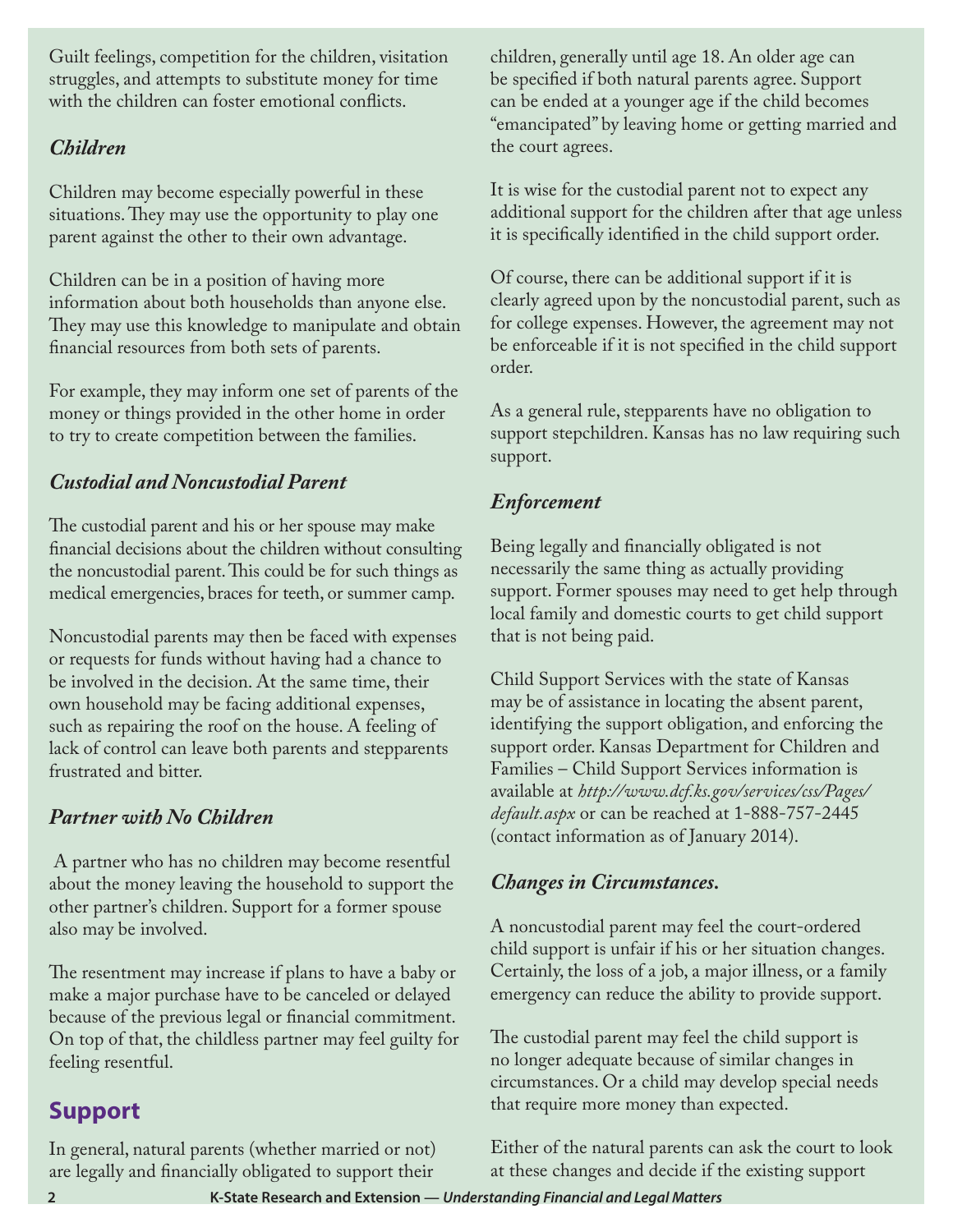order is reasonable. The Child Support Services office may be able to provide you with information about the Kansas child support guidelines.

You may want to think about some things before going to court, however. For example, will the change in support amount be worth the emotional stress and legal costs that may occur?

## *Legal Rights*

Having stepchildren living in the home does not mean the stepparent has the legal right to the care and custody of them. For example, in a medical emergency, a stepparent is not legally able to authorize medical treatment. They also cannot act on the stepchildren's behalf in other ways, such as authorizing release of records or giving permission for involvement in school-related activities.

In some cases, a handwritten note from the natural parent authorizing the stepparent to make certain decisions may be sufficient. However, this type of informal permission generally is not enough where substantial liability may exist. A more formal and legal document would be required for this type of power. An attorney can establish a limited power of attorney for this purpose.

#### *Dependent Status*

Stepchildren may or may not be viewed as dependents for employer fringe benefit purposes. Employers differ in their definitions of "family" and "dependent."

It is important that stepfamilies carefully examine their employer's personnel policies and benefits. Are stepchildren covered for insurance purposes? What benefits, if any, would they receive in the event of the employed spouse's death? Benefits from other sources not related to employment also need to be reviewed.

Even if stepchildren are considered dependents, certain actions or requirements may need to be met. For example, the employee may be required to notify the employer, the personnel officer, or the benefit carrier and sign formal documents indicating his or her wishes. The former spouse's signature may be required when a noncustodial parent provides benefits for children. Or the health status of stepchildren may

need to be determined before they can be added to the health insurance coverage of a stepparent.

#### *Adoption*

When stepchildren are adopted, all legal rights and responsibilities between the children and their noncustodial natural parent no longer exist. An adopted child becomes the child of the adopting parent, just as if born to the parent.

From a legal perspective, adoption removes children from the bloodline of the natural parent and places them in the bloodline of the adopting parent. For children under 18, the adopting parent must provide support and care with no opportunity to recover these costs from the natural parent.

## **Other Issues**

Money can have a big impact on the success of the remarriage. It can be used as a battleground to demonstrate power in a relationship.

#### *Money Games*

Money games may take the form of custodial parents threatening to withhold visitation rights in order to force payment of child support.

Noncustodial parents sometimes withhold child support because their visitation rights are being violated. Or, they may give children money for items they know the custodial parents don't want the children to have.

Using money in these ways can be very disruptive. Some of these ploys are illegal as well.

#### *Everyday Financial Matters*

Everyday financial matters also can influence stepfamily relationships and functioning. For example, some stepfamilies may choose to have both separate and joint accounts, with certain expenses paid from each.

However, when each remarried parent pays for himself or herself and his or her children's expenses, this tends to create two separate families living under one roof. The problem is greater when there is a large difference in personal assets.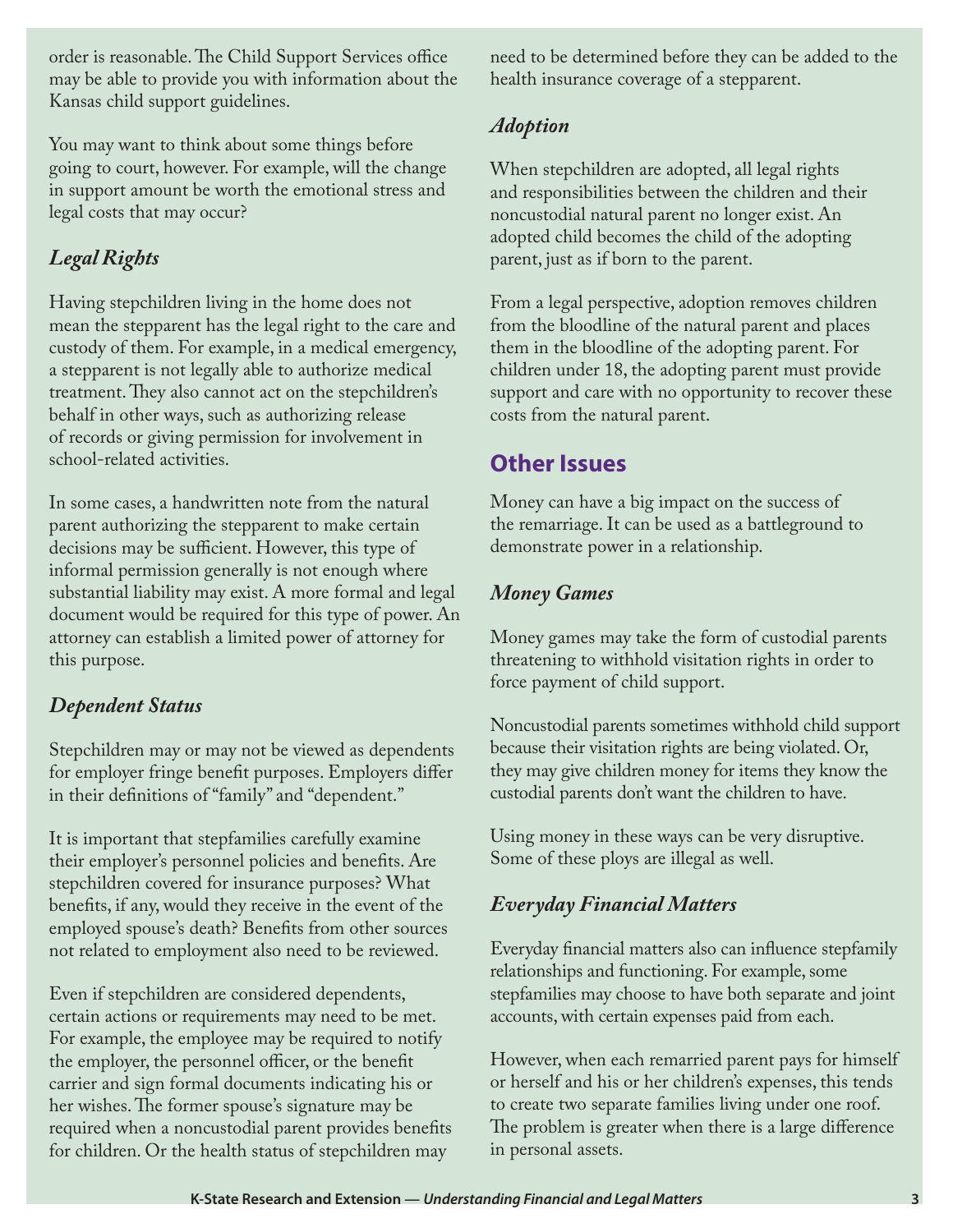## **Communication Is Crucial**

Whether the stepfamily is just forming or has been a family unit for a number of years, addressing the questions listed below may open communications. The problems may not necessarily go away, but at least it brings them out into the open. It also may help make expectations more realistic.

• Do you want joint or separate checking/savings accounts or some combination of the two? If separate accounts or a combination of joint and separate accounts are used, which expenses will be paid from each account?

• Are you willing to share information about what your financial assets and liabilities are? If not, why not?

• How are assets titled? Will assets acquired during the remarriage be held in joint or separate ownership? Is there a designated beneficiary? What are the implications in the event of a death? Should ownership of these and other assets be changed? Who should inherit family heirlooms?

• What estate planning tools can best be used to meet estate planning objectives and family goals?

• Who will be covered by life insurance? Who will the beneficiary be? What provisions will be made for natural children or stepchildren?

• Who is responsible for children's health-care decisions and expenses? This includes medical insurance and those items not covered by insurance.

• Should a limited power of attorney be established to allow a stepparent to make decisions on behalf of the child, such as in an emergency?

Sometimes a parent not living with his or her children will give too much to a former spouse and the children. This can be done out of guilt or fear of not seeing the children. Over-contributing can create feelings of unfairness, especially if the present household has little or no money for small luxuries or recreation and the former household is living well.

On the other hand, the noncustodial parent may have the money, but not give enough to support the children. This also can lead to feelings of unfairness.

Using child support for expenses not related to the care and welfare of the children is another area where conflict can occur.

#### *Sharing Resources*

Higher incomes have been linked to better stepfamily functioning. This is not surprising. More money may mean less tension since there are more resources and

• Will a former spouse receive retirement or other benefits? To be eligible for retirement or other benefits, will the current spouse have to meet certain requirements, such as length of marriage before the benefits apply?

• Should the family set up a budget? How will records be kept and by whom? How will unexpected expenses be handled? When should credit be used?

• Should goals be set? Who should be involved in setting them? Do the needs of former spouses and natural children living with them need to be taken into account? Under what situations can goals be changed?

• Is child support at the correct level? How do you see it changing in the future?

• How will child support be used? Who participates in decisions involving use of child support funds? How will expenses for the children be handled?

• How will higher education expenses be met for the children? Was this stated in a child support order?

• Who receives the tax exemptions for the children? Are any of the children's expenses paid by the noncustodial parent deductible?

• How much money do children get? How often?

• Will children earn income through special jobs around the home or from outside employment? Who monitors whether work around the house is done to the desired standard? For what types of expenses can the income be used?

• Will a marital property (prenuptial) agreement be prepared? If so, what will it include?

the need to share them is less urgent. However, this is not always the case.

As money tightens and more resources must be shared between the two households, the chances for tension and conflict increase. Unequal financial situations of the custodial parent and noncustodial parent can make the problems even worse.

#### *Inheritances*

Stepchildren do not inherit property from a stepparent unless there is a will, trust, beneficiary designation, or legal contract (such as how property is titled) indicating that property will be distributed this way. Similarly, stepparents do not inherit property from stepchildren unless it is indicated in one of these types of documents.

However, if the stepchildren have been adopted, inheritance occurs in the same way as a natural child

**4 K-State Research and Extension —** *Understanding Financial and Legal Matters*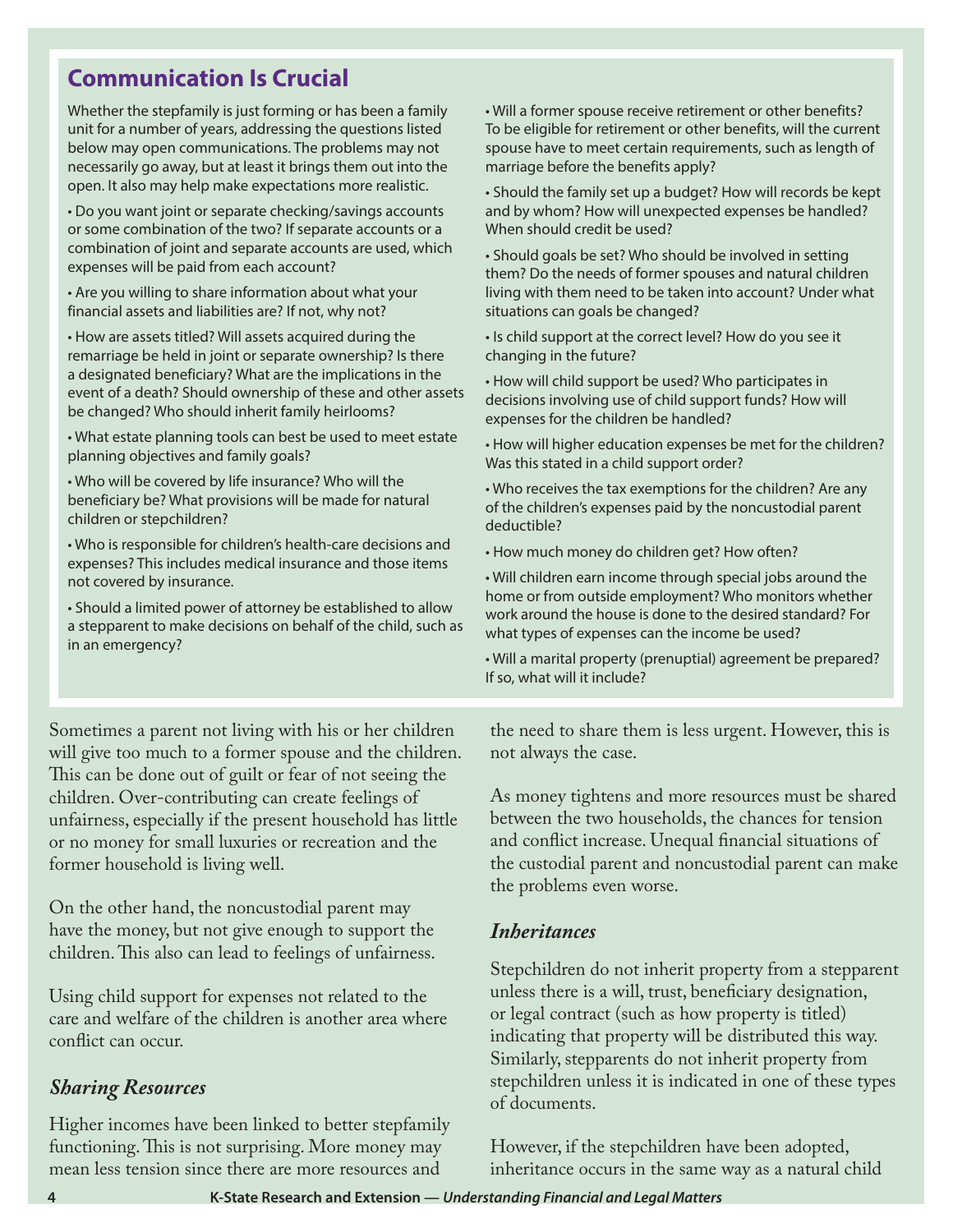and parent. Inheritance goes according to the will, trust, beneficiary designation, or legal contract. If none of these exists, property is distributed according to the Kansas law.

An attorney can help families use estate planning tools to meet their objectives and goals. For example, it is possible to provide for the final distribution of property to children, while providing financial support (but not control of the property) to a former spouse.

There may be some legal restrictions against disinheriting your spouse without his or her consent. However, there are no legal restrictions against disinheriting your children. Again, check with an attorney or other legal counsel to thoroughly understand current Kansas laws.

## **Stepping Stone: Making it Work**

Each stepfamily is different and what works for one may not work for another. Here are a few tips that have helped some stepfamilies gain a sense of security and comfort when managing their legal and financial affairs.

- Probably the most important tip is communicate, communicate, communicate! Members of a stepfamily need to communicate with each other. They need to be sure to understand the legal and financial realities facing the family, to discuss past experiences with money, and to determine how family finances and other related issues will be handled. The ideal time to do this is before the remarriage, although research suggests that few stepfamilies actually do so. Working with professionals also may be helpful, where appropriate.
- Review savings and investments, insurance, and other family resources. Determine how items are titled/owned, who is insured, and what would happen in the event of a death.
- Evaluate the way checking accounts are set up. Putting all money into a common pot and dividing it according to the total family's needs and wants seems to work for some stepfamilies. However, family decision-making is very important to the success of this system.
- For older children, think about giving a portion of the child support directly to them for clothing, recreation, and personal expenses.
- • Draw up a legal agreement about how financial emergencies and unexpected expenses will be handled. If you do not want a legal arrangement, at least communicate with the other parent about these issues.
- • Talk out feelings with counselors or others in the same situation. Remember, friends can only listen so long before they begin to feel helpless. Friends may also give bad advice.
- • Express your thanks to the former spouse for little things that are given and received.
- Accept the importance of the other family's needs.
- As they mature, talk with the children about the family's financial situation and contributions.
- • Communicate between families about expected expenses. This can increase understanding and acceptance of financial needs. It may help both families plan and meet the expenses when they are due.
- • Relax expectations. There are no perfect solutions. Think about all the things you can control in your financial situation. Worry less about those you can't control.

## **Week 5 Activities**

Select one or two of the activities below and begin working on them during week 5. It is a good idea to complete all of these activities at some point in the near future because of their importance for your stepfamily.

Doing some of these activities may involve difficult decisions and discussions. It may also involve communicating with one or more professionals, such as an attorney, financial adviser, employer personnel officer, insurance agent, or even consulting with a former spouse.

If the relationship with a former spouse is difficult, it may help to stress the importance of knowing this information for the benefit of the children.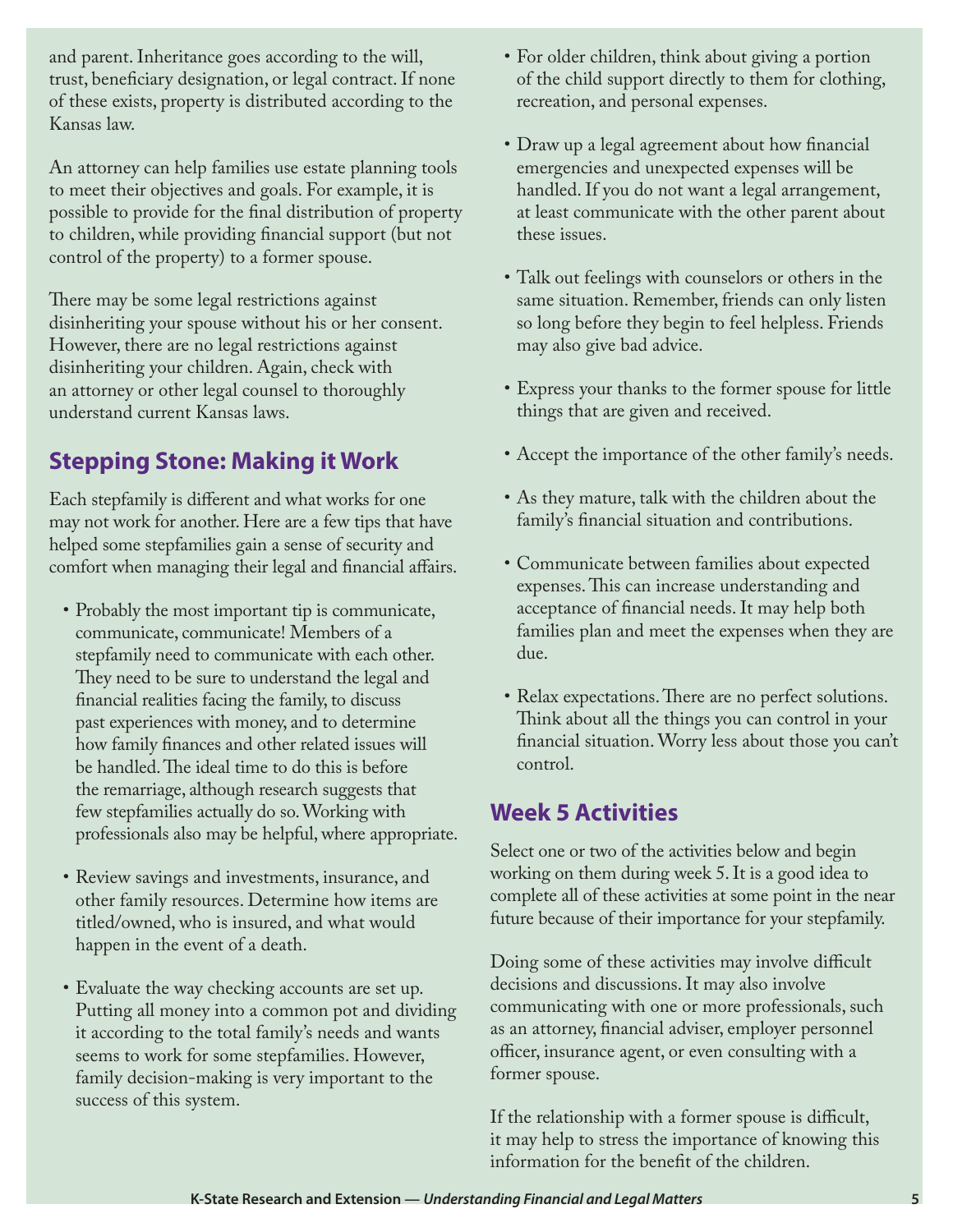#### *1 — Develop Goals and a Spending Plan*

As a couple, develop short-term and long-term goals for the family. Involve the children to the extent that they can understand.

- • Decide which goal is most important, second most important, etc.
- • Define consequences for all family members, including natural children, stepchildren, or former spouses, if appropriate.

Then develop a plan for spending that works toward achieving some of these goals.

#### *2 — Review Insurance Policies*

Review all insurance policies where family members or property owned by family members are covered. This includes life, health, disability, car, and renters or homeowners policies. This step may require seeking information about policies owned by former spouses.

- Determine if the insurance amounts are appropriate.
- • Determine if the people and property that should be covered are covered.
- Are there gaps in the coverage?
- Who can legally make policy changes?
- Make any needed changes.

#### *3 — Review Designated Beneficiaries*

Review life insurance policies, pension and other retirement plans and benefits, and savings and investments where there is (or could be) a designated beneficiary.

- Determine who will receive the benefits/asset in the event of a death.
- • Make any appropriate changes.

#### *4 — Review All Assets*

Review all bank accounts, real estate holdings, savings and investments, and other assets.

- Determine how each is titled and what the implications are in the event of a death.
- Make needed changes, where appropriate.

#### *5 — Establish an Estate Plan*

Begin establishing an estate plan (if you have not already done so) by setting estate planning objectives.

- Review and revise (if necessary) wills, trusts, and other estate planning documents.
- Make sure the documents and the estate plan work toward accomplishing estate planning objectives and family goals while minimizing settlement costs and taxes. Don't forget to plan for guardianship of minor children.

#### **References**

Ganong, L. H., & Coleman, M (2004). *Stepfamily relationships: Development, dynamics, and interventions.*  New York: Kluwer Academic/Plenum Publishers.

Pasley, K., & Garneau, C. (2012). "Remarriage and stepfamily life." In F. Walsh (Ed.), *Normal family processes: Growing diversity and complexity.* New York, New York: The Guilford Press.

The activities were taken from *Renew for Strengthening Stepfamilies*, a five-part publication by Stephen F. Duncan and Geneva Brown, Montana State University Extension Service.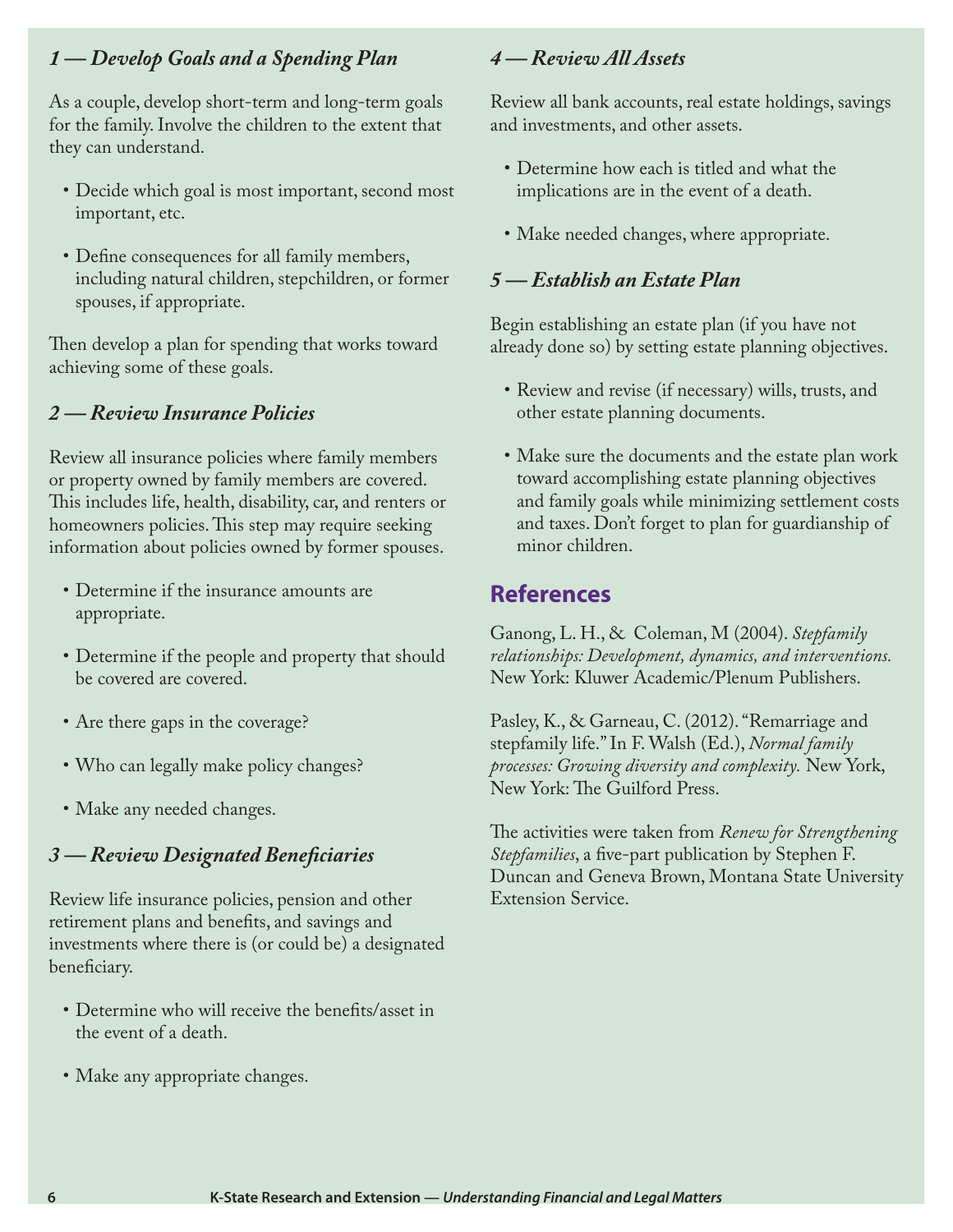## **Acknowledgments**

## **Notes to Myself**

*Building Strong Stepfamilies*, a seven-part letter series written by Judith J. Winckler, Cornell University Cooperative Extension, Broome County, New York, 1992, was used as a primary resource for the original publication series which was supported by a grant from the United Methodist Health Ministry Fund, Hutchison, Kansas.

Thanks to Dr. Joyce Jones, the original author of this lesson. *Understanding financial and legal matters. Stepping Stones for Stepfamilies.* (1997) Manhattan, KS: Kansas State University Cooperative Extension Service.

Thanks to Elizabeth Brunscheen-Cartagena for reviewing this lesson and translating it into Spanish.

## **Author**

Prepared by Charlotte Shoup Olsen, Ph.D., CFLE, Extension Specialist, K-State Research and Extension and Kansas State University School of Family Studies and Human Services.